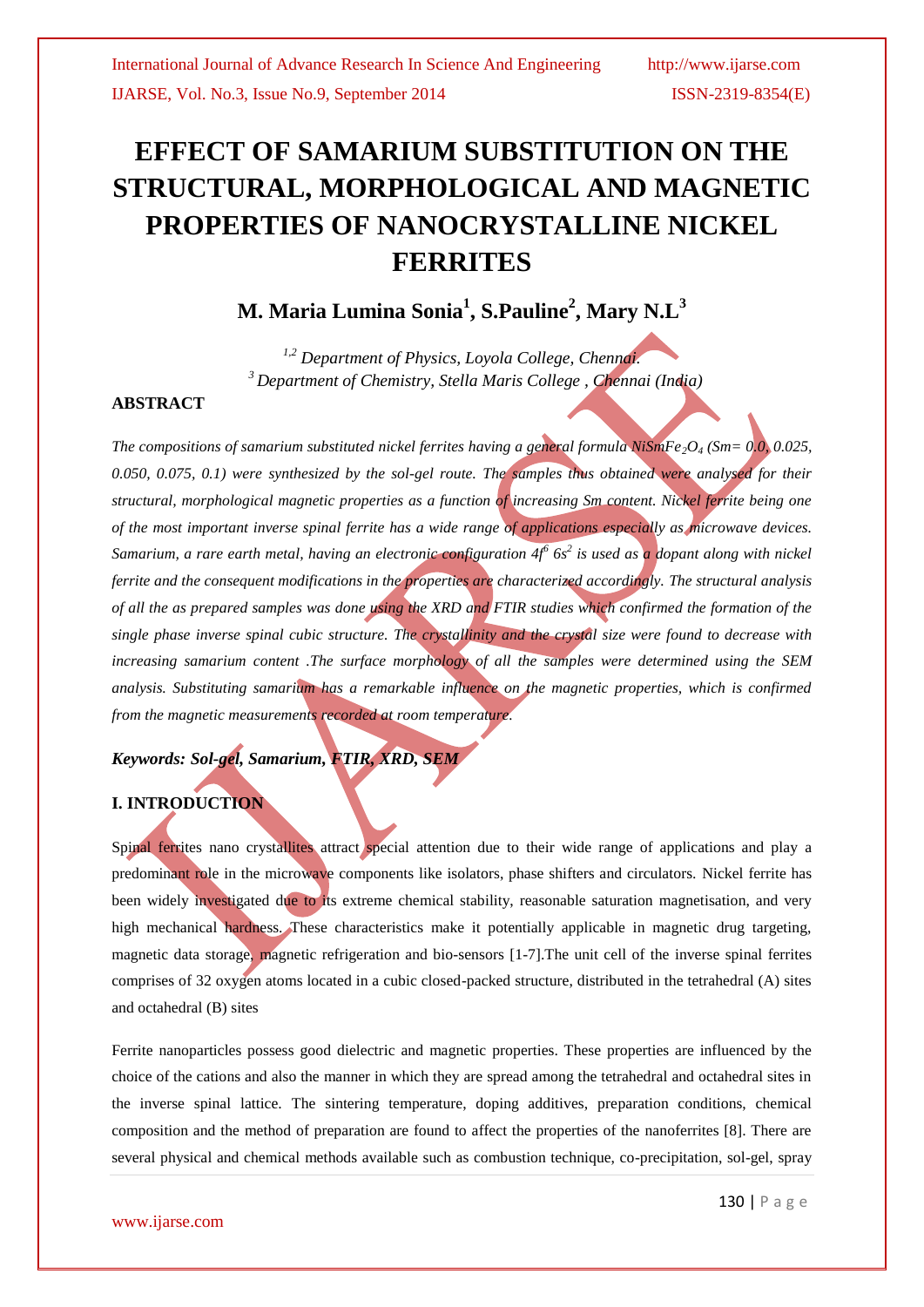pyrolysis, high energy milling for fabricating chemically and stoichiometrically pure nanoferrites [9].Among the existing synthesis techniques, the sol-gel method has drawn much attraction owing to its inherent advantages such as homogeneity in the reactant distribution and low processing temperature. The end products of the method exhibit a very narrow size distribution and also have a uniform shape [10].

The substitution of the rare earth ions into the inverse spinal lattice induces a strain due to which the electrical and magnetic properties are significantly modified [11,12].Rashad et al [13] reported a change in the magnetic properties of samarium doped cobalt ferrite nanoparticles synthesized by the citrate precursor route. The results reported a decrease in the value of the saturation magnetization and coercivity upon the addition of Sm  $3+$  ions .Pay et al [14] indicated that the substitution of gadolinium into  $\text{CoFe}_2\text{O}_4$  nanoparticles showed an increasing trend with respect to the crystallite size. The results reported by Guo et al [15] suggested that the substitution of samarium into nickel ferrite tends to increase the lattice parameter and decrease the crystallite size of the material. Tahar et al [16] investigated the effect of gadolinium and samarium doping on the magnetic properties of cobalt ferrite nanoparticles synthesized using forced hydrolysis in polyol and concluded that there was a slight increase in the crystallite size during the rare earth substitution. In this paper we report the effects of  $Sm^{3+}$ substitution on the structural and magnetic properties of nickel ferrite nanoparticles synthesized by the sol-gel route.

#### **II. EXPERIMENTAL**

Samarium substituted nickel ferrite nanoparticles (Sm=0.0,0.025,0.050,0.075,0.1) were synthesized using the sol-gel technique.Stoichiometric ratio of nickel nitrate hexahydrate, ferric nitrate hexahydrate, samarium nitrate hexahydrate (AR grade MERCK) were dissolved in a medium of ethylene glycol using a magnetic stirrer .the solution thus obtained was then subjected to heating at  $60^{\circ}$  C for 3 hours. The solution, which is now transformed into a wet gel comprising of all the metal nitrates is further dried in a furnace at  $120^{\circ}$ C where auto combustion occurs and a highly voluminous fluffy end product is obtained. The powder so obtained is ground well and then sintered for 4 hours in a muffle furnace maintained at  $800^{\circ}$ C.

### **III. RESULTS AND DISCUSSION**

#### **3.1 Structural analysis**

The X-ray diffraction (XRD) pattern of the as prepared samples of samarium substituted nickel ferrite (Sm=0.0, 0.025, 0.050, 0.075, 0.1) are as shown in the Fig: 1. The presence of the (220), (311), (222), (400), (511) and (440) major lattice planes in the XRD spectra of the synthesized samples shows the formation of the inverse spinal cubic structure and belongs to the Fd3m space group. The spectrum is found to possess well defined intense and sharp peaks. The peaks so obtained are found to be in good agreement with the standard data (JCPDS card number 074-2081). The absence of any extra peaks indicates the fact that the samples have acquired the single phase inverse cubic spinal structure thereby indicating the fact that the samarium ions have completely dissolved into the spinal lattice of nickel ferrite. As seen from the spectrum, the intensity of the prominent peak increased with an increase in Sm concentration, which indicated that solid solubility of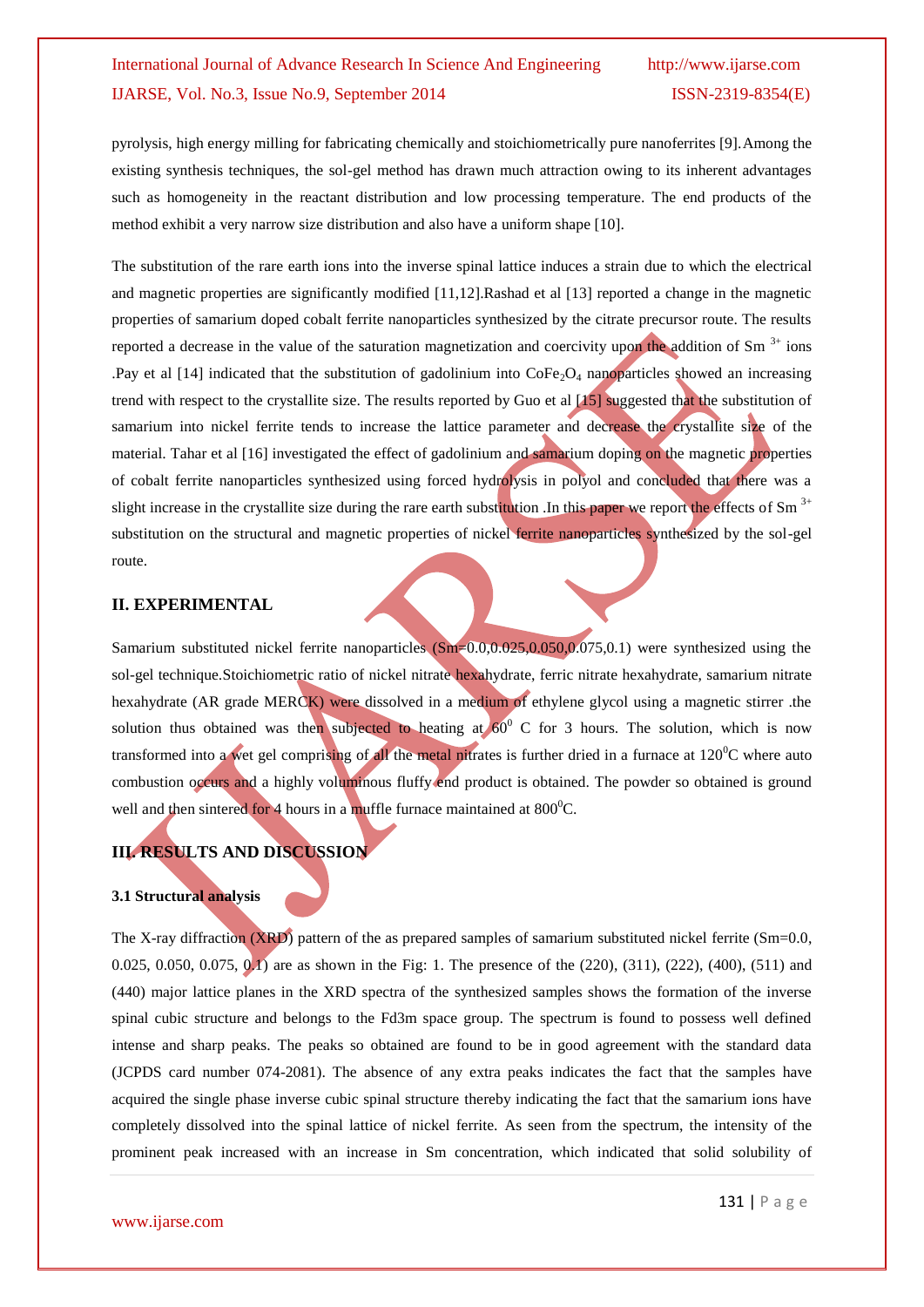samarium was very small. The calculated values of the lattice constant tabulated in Table:1 show that there has been no structural distortion for the various dopant ratios. The fact that samarium goes as a substitution into the spinal lattice is evident from the absence of any extra peaks in the XRD spectrum. The presence of broad peaks in the spectrum of the synthesized nano particles can be associated with the small crystallite size. Nickel ferrite belongs to the inverse spinal class of ferrites possessing a formula represented as  $[Fe^{3+}]_{\text{tet}}[A^{2+}, Fe^{3+}]_{\text{oct}}Q_4^{2-}$  ( A= Ni ), where tet and oct represent the tetrahedral (A site) octahedral (B site) ions respectively. The nickel ions (Ni<sup>2+</sup>) and half of the iron ions (Fe<sup>3+</sup>) occupy the B site and the A site is occupied by the remaining (Fe<sup>3+</sup>) ions. Thus it can be inferred that the presence of electrons and holes in the B site is due to the existence of Ni and Fe ions. As seen from Table 1, the invariance of the lattice constant values for the various dopant ratios, establishes the fact that the  $Sm^{3+}$  ions in general have a tendency of replacing the Fe<sup>3+</sup> ions in the octahedral sites. The average grain size of the particles, calculated using the Scherer's equation using the full width half maximum (FWHM) values of the (311) reflection indicates a decrease in the crystallite size as the samarium content increases.



| Concentration of Sm | Crystallite size (nm) | Lattice Constant (A) | Measured density $(\rho_x)$ |
|---------------------|-----------------------|----------------------|-----------------------------|
| $(m \mod)$          |                       |                      | (gm/cm <sup>3</sup> )       |
| 0.00                | 17.02                 | 8.306                | 2.450                       |
| 0.025               | 15.10                 | 8.309                | 2.483                       |
| 0.050               | 14.41                 | 8.309                | 2.485                       |
| 0.075               | 13.00                 | 8.319                | 2.488                       |
|                     | 12.20                 | 8.309                | 2.490                       |

**Table:1 Structural parameters of samarium doped nickel ferrite for various ratios of Sm**

### **3.2 Morphological study: (SEM)**

The SEM images of nickel samarium ferrite for (Sm=0.0, 0.025, 0.050, 0.075, and 0.1) are as shown in the Fig: 2a. The specimens exhibit a homogenous grain distribution. It is difficult to calculate the accurate grain size as the exact grain boundaries cannot be distinctly focused. The agglomeration of the particles is usually what leads to the constituent structure which is of the order of few nanometres. The particles are found to be spherical and the cohesion of the grains is mainly because of the magnetic attraction .The composition of the sample was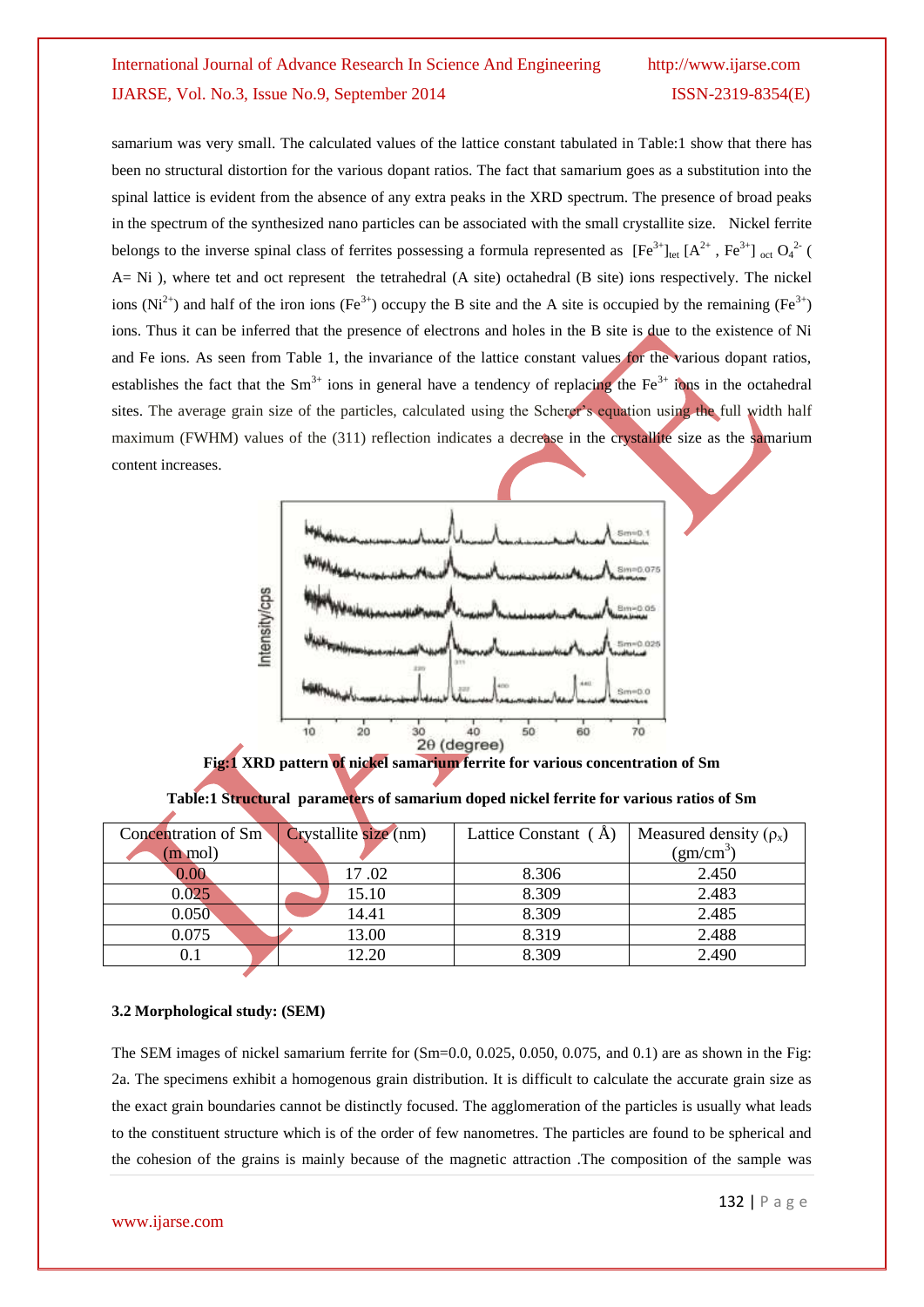verified using the EDS spectrum and is as indicated in Fig: 2b. The spectrum shows the presence of Sm, Ni, Fe and O in the sample and no other appreciable impurities were detected, which indicated the purity of the sample. Moreover the ratio of the detected elements matched the chemical formula for the respective compositions. Hence the sol-gel method has indeed produced fairly good ferrites.







www.ijarse.com

133 | P a g e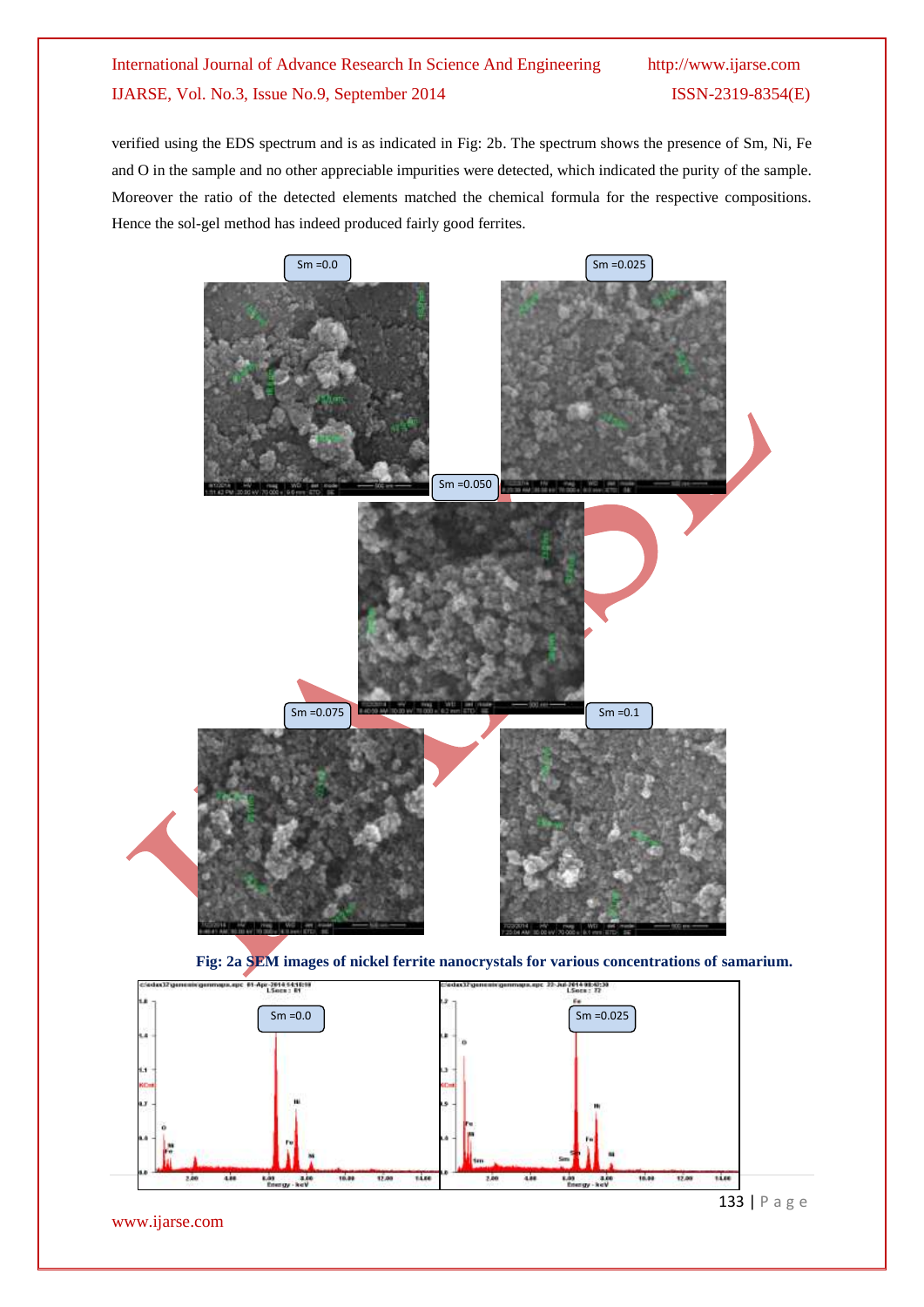



**Fig: 2b EDAX spectrum of Sm doped Nickel Ferrite**

#### **3.3 Magnetic study**

The various magnetic parameters such as saturation magnetization, coercivity and retentivity was measured using a vibrating sample magnetometer and are as tabulated in Table2.The values were all recorded at room temperature up to a maximum field of 20 KOe. The magnetic hysteresis loops for the samarium substituted nickel ferrites are as shown in the Fig:3. The value of the saturation magnetization for pure nickel ferrite is 22.98 emu/g at room temperature. This value is very much less compared to the bulk value (56emu/gm) .This low value can be explained based on the core shell model which clarifies that, it is the finite size effects of the nano crystallites that lead to the canting or non collineriaty of the spins present on their surface which may be due to the broken super exchange bonds and hence reduce the magnetization [24, 25]. These effects are predominant in ferrites owing to the presence of the super exchange ion interactions. These effects are found to be more pronounced in the case of smaller ferrites having a larger surface to volume ratio.

According to Neel's theory of ferromagnetism, the cations present on different sub lattices in spinal structure, have magnetic moments that are oppositely aligned. The net magnetic moment of the inverse spinal ferrites mainly depends on the number of magnetic ions that occupy the tetrahedral and octahedral sites. In general the magnetic moments of the rare earth ions are usually influenced by the 4f electrons which are in turn characterized by lower temperature, usually less than 40 K [26]. The magnetization in general, is expected to be proportional to the effective magnetic moment of the samarium ions. The replacement of  $Fe^{3+}$  ions by  $Sm^{3+}$  ions in the octahedral site increases the  $Fe^{3+}$  -  $Fe^{3+}$  interactions. Hence the magnetization is increased due to the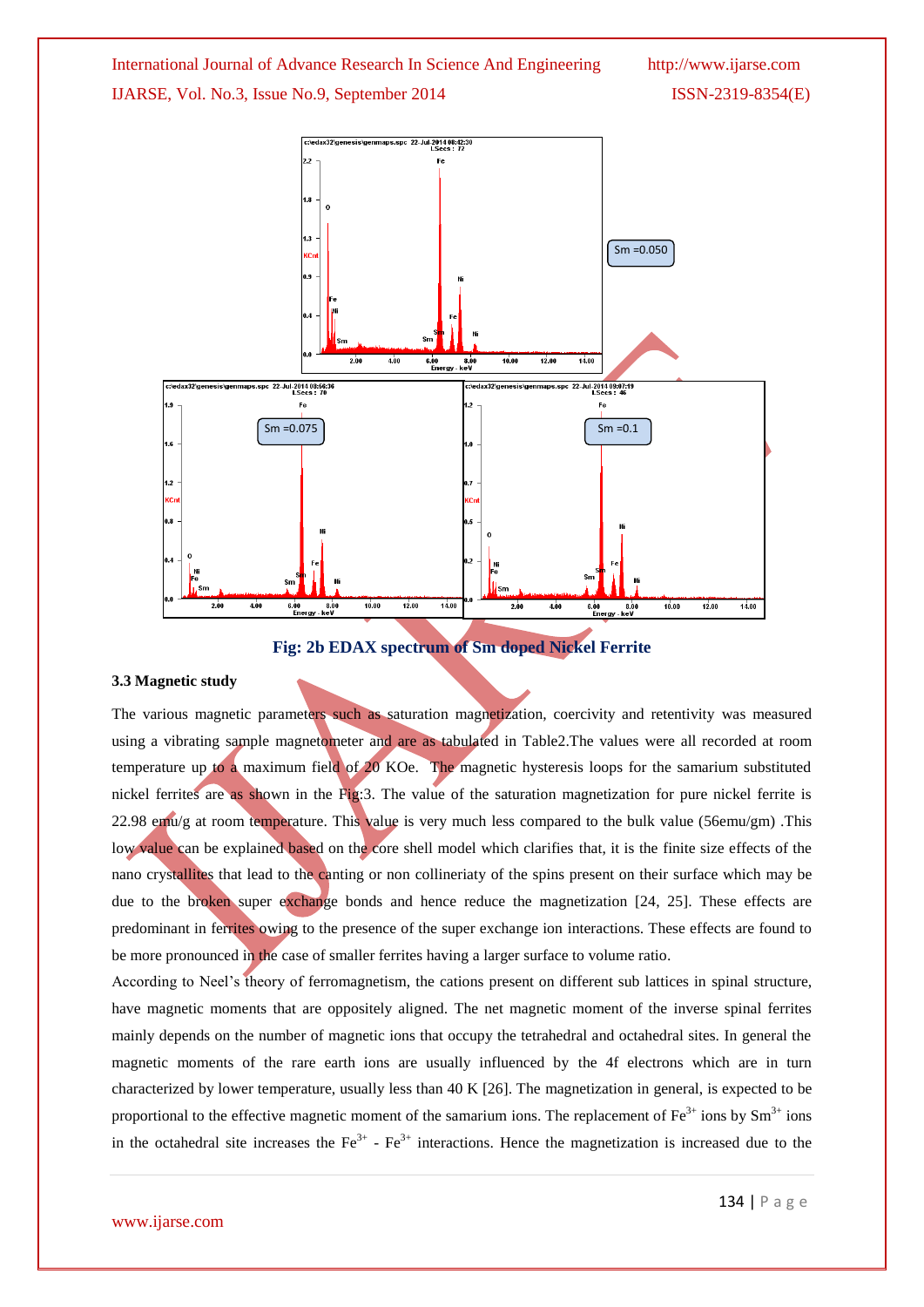strong  $Fe^{3+}$  -  $Fe^{3+}$  interactions. As seen from values listed in the Table 2, the substitution of samarium can be considered to be a magnetic substitution which in turn increases the exchange interaction involved between the octahedral and tetrahedral sites. This results in the increase in magnetization. Substitution of  $Sm^{3+}$  ions has a direct bearing on the coercivity. Recent researches suggest that coercivity was found to be affected by factors such as micro strain, size distribution, magneto crystallinity, magnetic domain size and anisotropy [27, 28]. In the multi domain regime, the coercivity was found to be inversely proportional to the particle size [27]. A decrease in the particle size induces a strain in the motion of the domain walls and thereby increases the coercivity.



This fact can be verified from the particle size and coercivity values listed in Table 1. These results suggest that the properties of samarium can be fine tuned for specific applications. The remnant ratio, calculated using the formula R=Mr/Ms gives an indication regarding the ease with which the direction of magnetization reorients itself in the direction of the nearest possible axis of magnetization ,once the magnetic field is removed. The

www.ijarse.com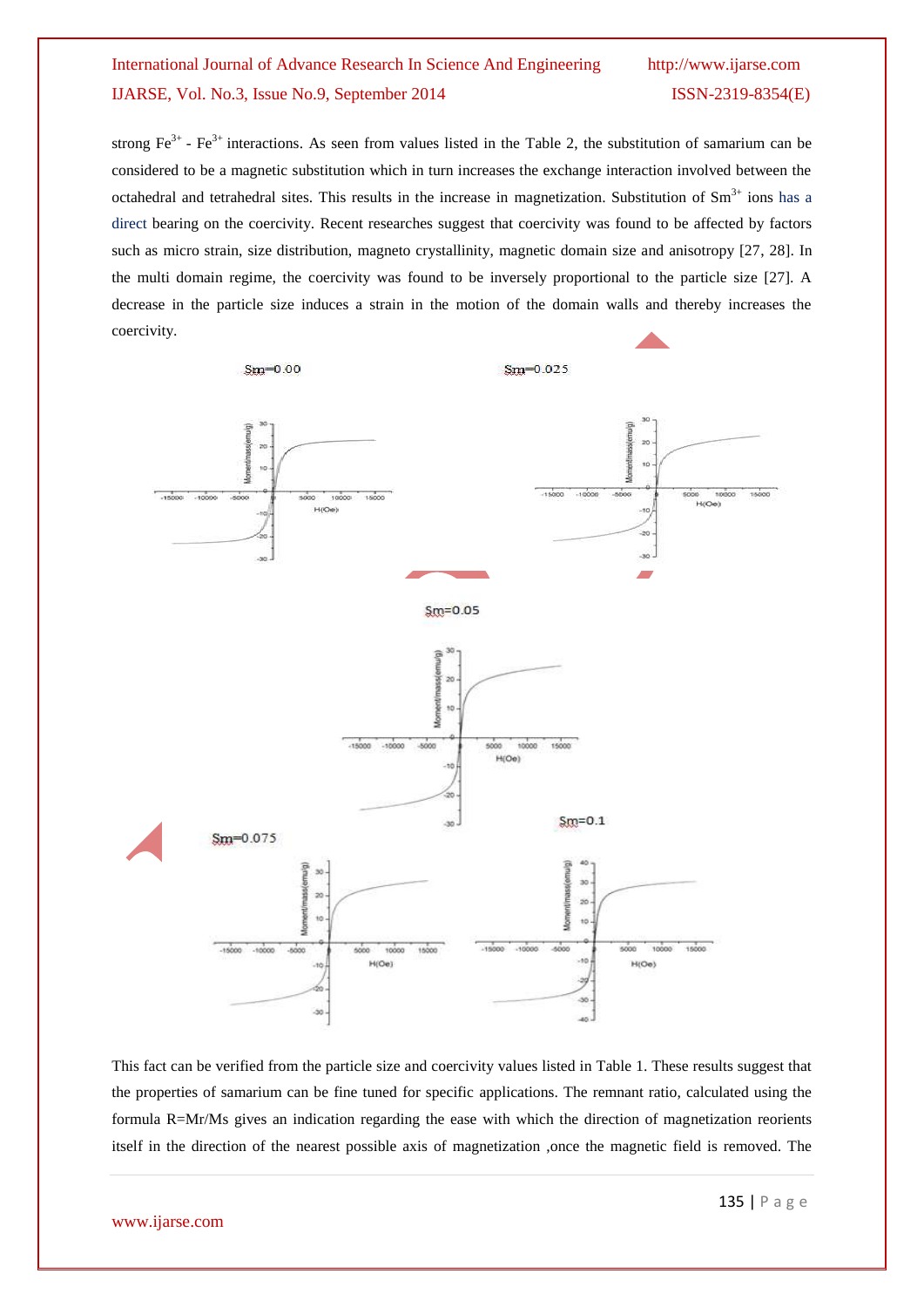values of remnant ratio of the synthesized samples are in the range 0.01 to 0.09, thereby indicating a decrease in the anisotropy of the crystal lattice [30].

| Concentration | Saturation        |                   |                   |               |
|---------------|-------------------|-------------------|-------------------|---------------|
| of Sm         | magnetization(Ms) | Coercivity        | Retentivity       | Remnant ratio |
|               | (emu/gm)          | $\left( G\right)$ | $(\text{emu/gm})$ | (R)           |
|               |                   |                   |                   |               |
| 0.00          | 22.98             | 20.849            | 0.4232            | 0.0184        |
| 0.025         | 23.07             | 43.294            | 0.4916            | 0.0213        |
| 0.050         | 24.88             | 52.516            | 1.33              | 0.0534        |
| 0.075         | 26.41             | 65.741            | 2.346             | 0.0888        |
| 0.1           | 30.73             | 76.191            | 2.80              |               |
|               |                   |                   |                   |               |

#### Table:2 Magnetic parameters of samarium doped nickel ferrite for various ratios of Sm

#### **3.4 FTIR studies**

The FTIR analysis is considered to be a very important tool which is used to investigate the inverse spinal phase formation in addition to the XRD analysis. The FTIR spectra of all the investigated nickel samarium samples are as shown the Fig: 4. In the 1000-300 cm -1 wave number range usually two main metal-oxygen broad bands are visible in the IR spectra of all the spinal in particular the ferrites. The higher band  $(\gamma_1)$ , usually seen between 600-400 cm<sup>-1</sup> is due to the stretching vibrations in the tetrahedral metal oxygen bond. The IR vibrational frequencies are found to be in good agreement with the values reported (Montemayor et al 2007; Priyadharsini et al 2009). The prominent peaks in the range  $3400-1600$  cm<sup>-1</sup> can be associated with the H-O-H bending vibrations and the stretching modes of the free or absorbed water. The presence of traces of  $CO<sub>2</sub>$  is indicated by the occurrence of the band around  $2300 \text{ cm}^{-1}$ . The band around 1400 cm<sup>-1</sup> can be attributed to the antisymmertic NO-stretching vibrations arising from the residual nitrates present in the sample (Priyadharsini et al 2009). As seen from the spectra of the samples, this band appears to be a bit weak; thereby indicating the purity of the sample synthesized using the sol-gel technique.





www.ijarse.com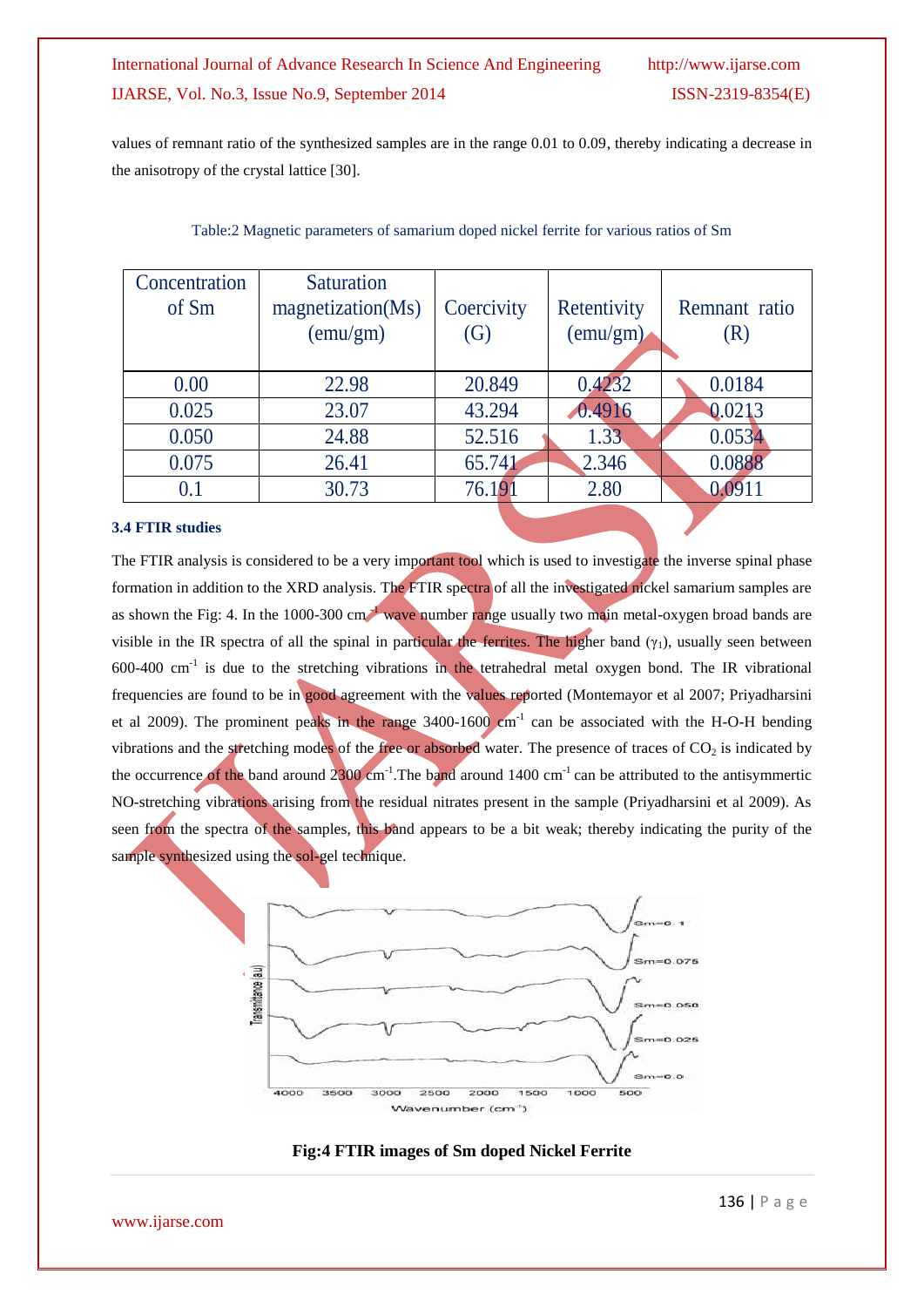#### **IV CONCLUSION**

The present study was initiated to produce samarium doped nickel nano crystallites for the purpose of microwave applications. Nickel Samarium Ferrites were successfully prepared by the sol-gel process and they were sintered at 800<sup>o</sup>C for 4 hours. The X-ray diffraction analysis showed the formation of single phase inverse spinal structure for  $NiSmFe<sub>2</sub>O<sub>4</sub>$ . The gradual increase in the Sm content brought about a decrease in the crystallite size followed by a corresponding increase in the saturation magnetisation, retentivity and coercivity. Materials with high coercivity are usually called magnetically hard materials, and they are used to make permanent magnets which find their application in electric motors, magnetic recording media and magnetic separation. Thus the samarium substituted nickel nano ferrites have a high potential as compared to normal ferrites for various applications like inductor cores, transformers, recording heads, magnetic shielding and microwave devices. The sintering temperature and sintering time plays a vital role in determining the particle size. It is also worthy to note that there has been no structural distortion for the different compositions reported in the present study.

#### **REFERENCES**

- 1. B. P. Jacob, S. Thankachan, S. Xavier and E M Mohammed, *" Dielectric behaviour and AC conductivity of Tb3+ doped Ni0.4Zn0.6Fe2O4 nanoparticles"*, Journal of Alloys and Compounds, vol. 541, pp. 29 – 35, 2012.
- 2. S. Thankachan, B. P. Jacob, S. Xavier and E M Mohammed, *"Effect of neodymium substitution on structural and magnetic properties of magnesium ferrite nanoparticles",* Physica Scripta, vol. 87, pp. 025701 – 025707, 2013.
- 3. L. B. Tahar, M. Artus, S. Ammar, L.S. Smiri, F. Herbst , M. J. Vaulay, V. Richard, J. M. Greneche , F. Villain and F. Fievet, *" Magnetic properties of CoFe1.9RE0.1O4 nanoparticles(RE= La, Ce, Nd, Sm, Eu, Gd, Tb, Ho) prepared in polyol",* Journal of Magnetism and Magnetic Materials, vol. 320, pp. 3242 – 3250, 2008.
- 4. V. E. Gopalan, P.A. Joy, I.A Al-Omari, S. D. Kumar, Y. Yoshida and M.R. Anantharaman, " *On the structural, magnetic and electrical properties of sol – gel derived nanosized cobalt ferrite",* Journal of Alloys and Compounds, vol.485, pp.711 – 717, 2009.
- 5. B.G. Toksha, S. E. Shirsath, S.M. Patange and K.M. Jadhav, *"Structural investigations and magnetic properties of cobalt ferrite nanoparticles prepared by sol – gel auto combustion method",* Solid State Communications, vol.147, pp. 479 – 483, 2008.
- 6. Z. Zi, Y. Sun, X. Zhu, and W. Song, *"Synthesis and magnetic properties of CoFe2O4 ferrite nanoparticles", Journal of Magnetism and Magnetic Materials*, vol. 321, pp. 1251 – 1257, 2009.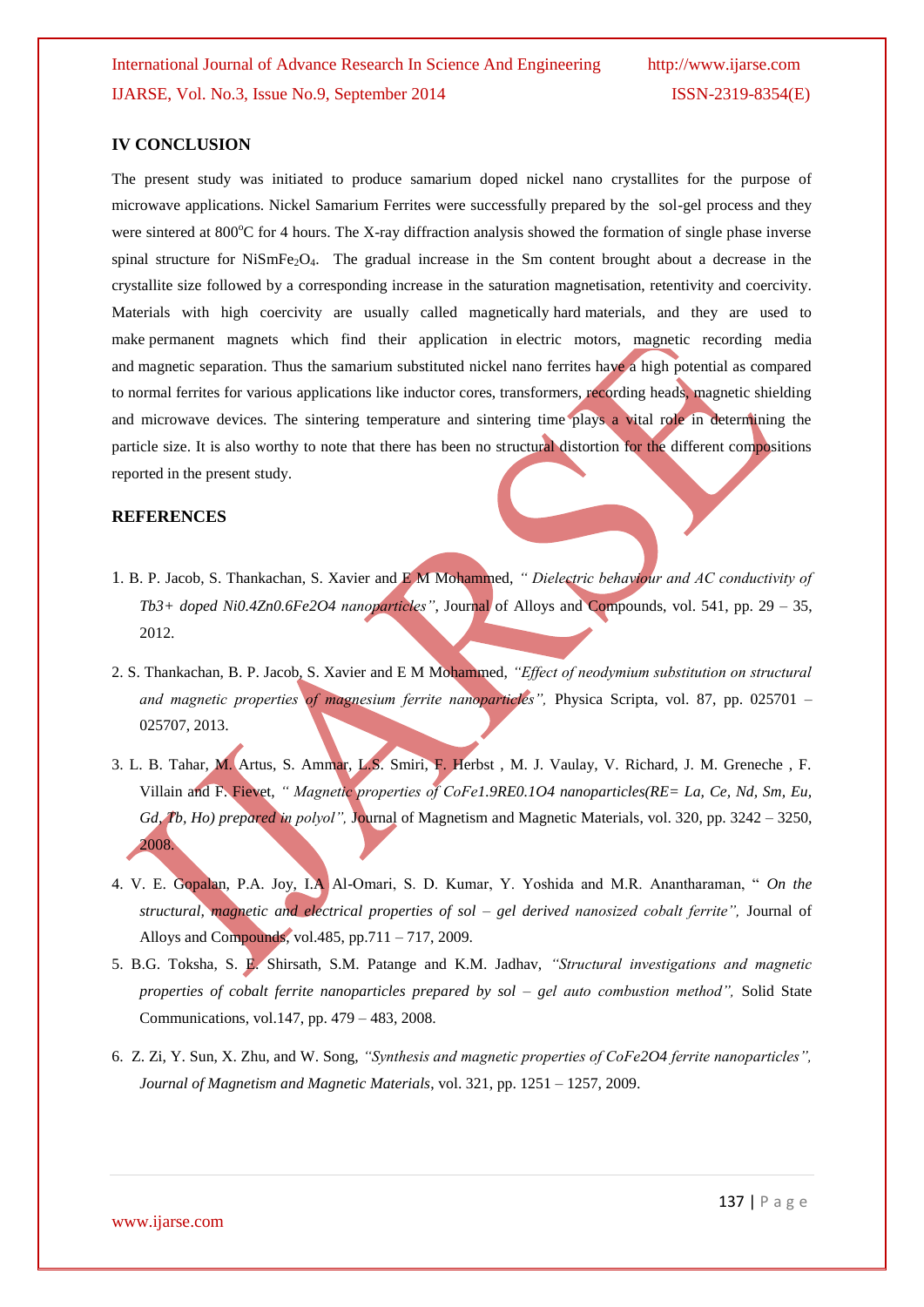- 7. V. E. Gopalan, I. A Al-Omari, S.D. Kumar, Y. Yoshida, P.A. Joy and M. R. Anantharaman, *"Inverse magnetocaloric effect in sol – gel derived nanosized cobalt ferrite",* Applied Physics A: Materials Science & Processing, vol. 99, no. 2, pp. 497 – 505, 2010.
- 8. I. H. Gul and A. Masqood, *"Structural, magnetic and electrical properties of cobalt ferrites prepared by the sol – gel route",* Journal of Alloys and Compounds, vol.465, pp. 227 – 231, 2008.
- 9. P. Kumar, S. K. Sharma, M. Knobel and M. Singh, *" Effect of La3+ doping on the electric, dielectric and magnetic properties of cobalt ferrite processed by co-precipitation technique",* Journal of Alloys and Compounds, vol. 508, pp. 115 – 118, 2010.
- 10. B. P. Jacob, S. Thankachan, S. Xavier and E M Mohammed, *"Effect of Gd3+ doping on the structural and magnetic properties of nanocrystalline Ni – Cd mixed ferrite",* Physica Scripta, vol. 84, pp.045702 – 045707, 2011.
- 11. K. K. Bharathi, J. A. Chelvane and G. Markandeyulu, "Magnetoelectric properties of Gd and Nd doped Nickel ferrite*", Journal of Magnetism and Magnetic Materials, vol. 321, pp. 3677 – 3680, 2009.*
- 12. E. E. Sileo and S. E. Jacobo, *"Gadolinium-Nickel ferrites prepared from metal citrates precursors"*, Physica B, vol. 354, no. 1-4, pp. 241 – 245, 2004.
- 13. M. M. Rashad, R. M. Mohamed and H. El-Shall, *"Magnetic properties of nanocrystalline Sm – substituted CoFe2O4 synthesized by citrate precursor method",* Journal of Material Processing Technology, vol. 198, pp. 139 – 146, 2011.
- 14. J. Peng, M. Hojamberdiev, Y. Xu, B. Cao, J. Wang and H. Wu, *" Hydrothermal synthesis and magnetic properties of gadolinium – doped CoFe2O4 nanoparticles",* Journal of Magnetism and Magnetic Materials, vol. 323, pp. 133 – 138, 2011.
- 15. L. Guo, X. Shen, X. Meng and Y. Feng, *"Effect of Sm3+ ions doping on structure and magnetic properties of nanocrystalline NiFe2O4 fibers",* Journal of Alloys and Compounds, vol. 490, pp. 301 – 306, 2010.
- 16. L. B. Tahar, L.S. Smiri, M. Artus, A. –L. Joudrier, F. Herbst, M.J. Vaulay, F. Fievet, and S. Ammar, *" Characterization and magnetic properties of Sm – and Gd- substituted CoFe2O4 nanoparticles prepared by forced hydrolysis in polyol",* Material Research Bulletin, vol. 42, pp. 1888 – 1896, 2007.
- 24. P. Priyadarshini, A. Pradeep, P. S. Rao and G.Chandrasekharan, *"Structural, spectroscopic and magnetic study of nanocrystalline Ni-Zn ferrite",* Material Chemistry and Physics, vol. 116, pp. 207 – 213, 2009.
- 25. R. H. Kodama, "Magnetic nanoparticles*", Journal of Magnetism and Magnetic Materials, vol. 200, pp.359 - 372, 1999.*
- 26. L. Zhao, H. Yang, X. Zhao, L. Yu, Y. Cui and S. Feng *" Magnetic properties of CoFe2O4 ferrite doped with rare earth ion",* Materials Letters, vol. 60, pp. 1-6, 2006.